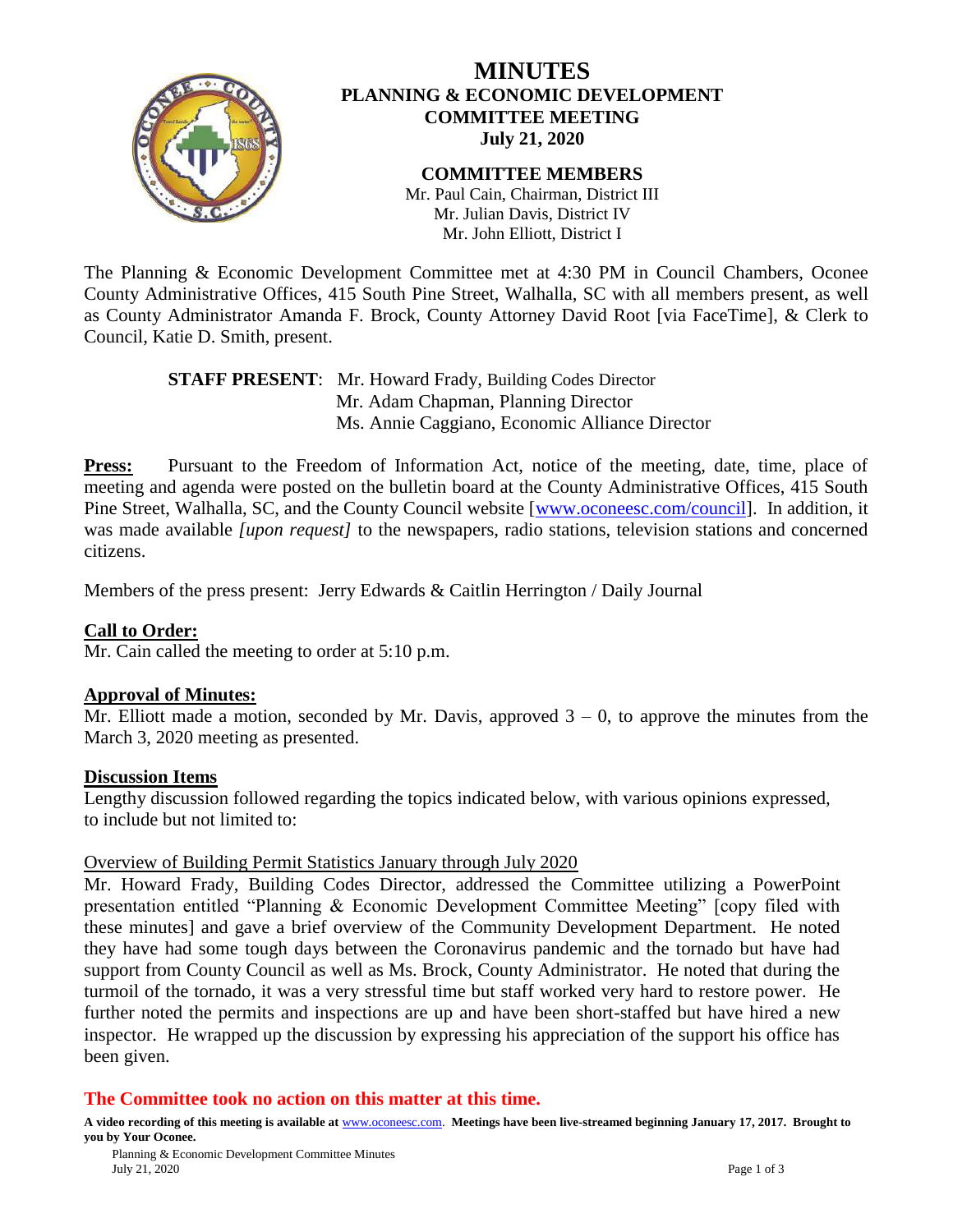### Update on Residential Developments January through July 2020 – Mr. Adam Chapman

Mr. Adam Chapman, Planning Director, addressed the Committee utilizing a PowerPoint presentation entitled "Planning & Economic Development Committee Meeting" [copy filed with backup materials] and gave a brief update regarding residential developments and growth over time. Outside of new addresses, he is in conversations with multiple developers for approximately two hundred to 250 new parcels of property in the County and subdivisions and noted his office is very busy.

# **The Committee took no action on this matter at this time.**

### Discuss process of building code adoption and related issues – Mr. Root

Mr. Root addressed the Committee regarding the manner in which the County has historically adopted the building codes. In 2013, he noted an Ordinance was put in place that adopted the current code. He noted there are mandatory codes, discretionary codes, international building codes, international resident codes, etc. He noted the way the ordinance reads, any amendments to those codes as they are approved by the building code council are essentially automatically adopted by the County but request that the Ordinance be changed.

# **Mr. Davis made a motion, seconded by Mr. Elliott, approved 3 – 0, to direct the County Attorney to present to full Council a revised building code adoption ordinance that adopts the building code in effect.**

# Economic Development Activity

Ms. Annie Caggiano, Economic Alliance Director, addressed the Committee utilizing a PowerPoint presentation entitled "Planning & Economic Development Committee Meeting" [copy filed with backup materials] and gave a brief presentation.

# **The Committee took no action on this matter at this time.**

# Discussion regarding Opportunity Zone Prospectus – Funding and Letter of Support – Ms. Annie Caggiano

Ms. Annie Caggiano, Economic Alliance Director, addressed the Committee utilizing a PowerPoint presentation entitled "Planning & Economic Development Committee Meeting" [copy filed with backup materials] and noted at the last meeting, she spoke about opportunity zones and applying for a grant through Department of Commerce to develop a prospectus and noted that grant was released in May. She noted they met with the Department of Commerce and got details about what they needed to do and received their list of vendors that have been used by other counties and did not see anyone on their list that would be a good match for Oconee County. She noted they reached out to a couple of different vendors and propose selecting Brains on Fire to develop this marketing piece [copy filed with backup materials].

Discussion continued to include:

- Staff is capable of completing instead of hiring outside firm because information is already there
- Would not match the level of document or marketing materials that Brains on Fire would develop
- Requesting \$25,000 for Brains on Fire for 20-page brochure with reimbursable up to 25% of total cost

**A video recording of this meeting is available at** [www.oconeesc.com.](http://www.oconeesc.com/) **Meetings have been live-streamed beginning January 17, 2017. Brought to you by Your Oconee.**